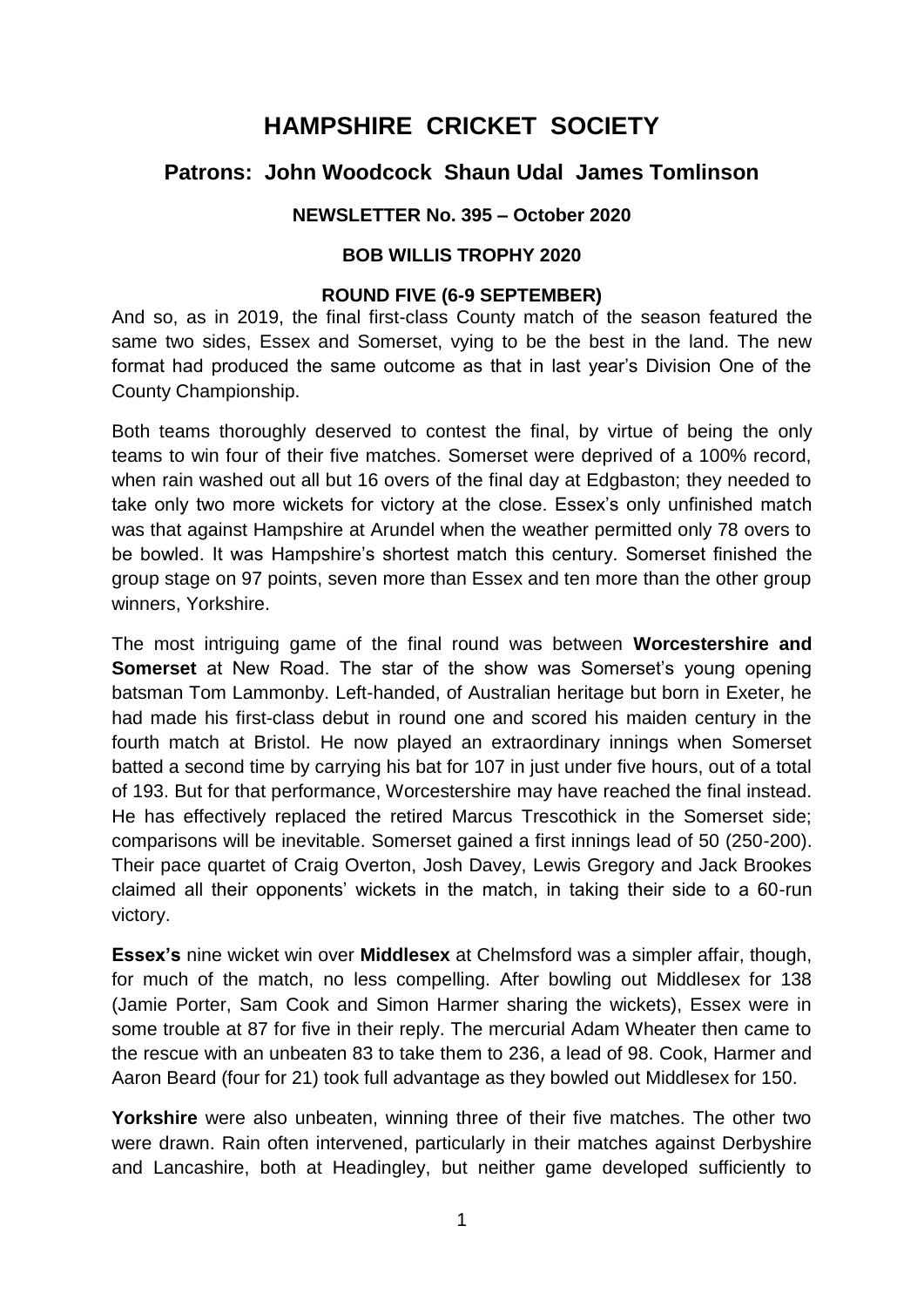speculate on the outcome. They routed **Leicestershire** by 10 wickets in their final match, also played at their headquarters.

**Hampshire** fielded perhaps their youngest ever, and most inexperienced, side when they took the field for their final match against **Kent** at Canterbury. Only Sam Northeast, who captained the side throughout the Competition, was capped. They handed a first-class debut to Scott Currie (aged 19). Tom Scriven (21) and Ajeet Dale (20) made their second appearances. The first two distinguished themselves especially. Currie made a first innings 38 – second highest score before taking three wickets, including Zak Crawley, whom he trapped leg before for a duck, early on the second morning. On Crawley's previous appearance against the County in the last match of 2019, again at Canterbury, Kyle Abbott had also dismissed him without scoring.

For the first half of the match, Hampshire gave an extremely encouraging account of themselves. After being bowled out for 191, they had Kent reeling at 123 for nine. However, a last wicket partnership of 47 between Marcus O'Riordan and the pugnacious Harry Podmore shifted the momentum. The Hampshire top order virtually disappeared without trace as the first five wickets fell for only 23. It was now that Scriven came to the fore, making a most impressive and mature 68 in keeping Kent at bay for some three hours. He added 87 for the sixth wicket in partnership with Lewis McManus (50). The pair were the only two men to reach double figures as Hampshire were dismissed on the third morning for 159, leaving Kent requiring 180 to win. On paper, it looked a competitive target, especially when Ian Holland took the wicket of Daniel Bell-Drummond for the second time in the match. However, Crawley now revealed his class with a resplendent 105 in two and a half hours. He eventually fell leg-before to Mason Crane and Dale accounted Jack Leaning for a duck. Heino Kuhn then emphatically finalised the match with a six off Crane. It had been a game performance by Hampshire, but they had been undone during that two hour spell earlier in the day.

The reason for the truncated season was, of course, Covid-19 and the disease gave a salutary reminder of its continued presence in the match between **Gloucestershire and Northamptonshire** at Bristol. At lunch on the first day, it came to light that a member of the Northants playing squad had tested positive. Although the player concerned was not part of the squad that travelled to the match, and had been self-isolating at home, members of the Northamptonshire squad had been in contact with the player within 48 hours of him developing Covid symptoms. The two teams and the ECB agreed that in the interest of players' safety the match should be abandoned. It was a sad way for Jeremy Lloyds, standing in his last first-class match after 23 years on the Umpires' list, to end his career. Earlier, the players had formed a guard of honour as he stepped onto the field.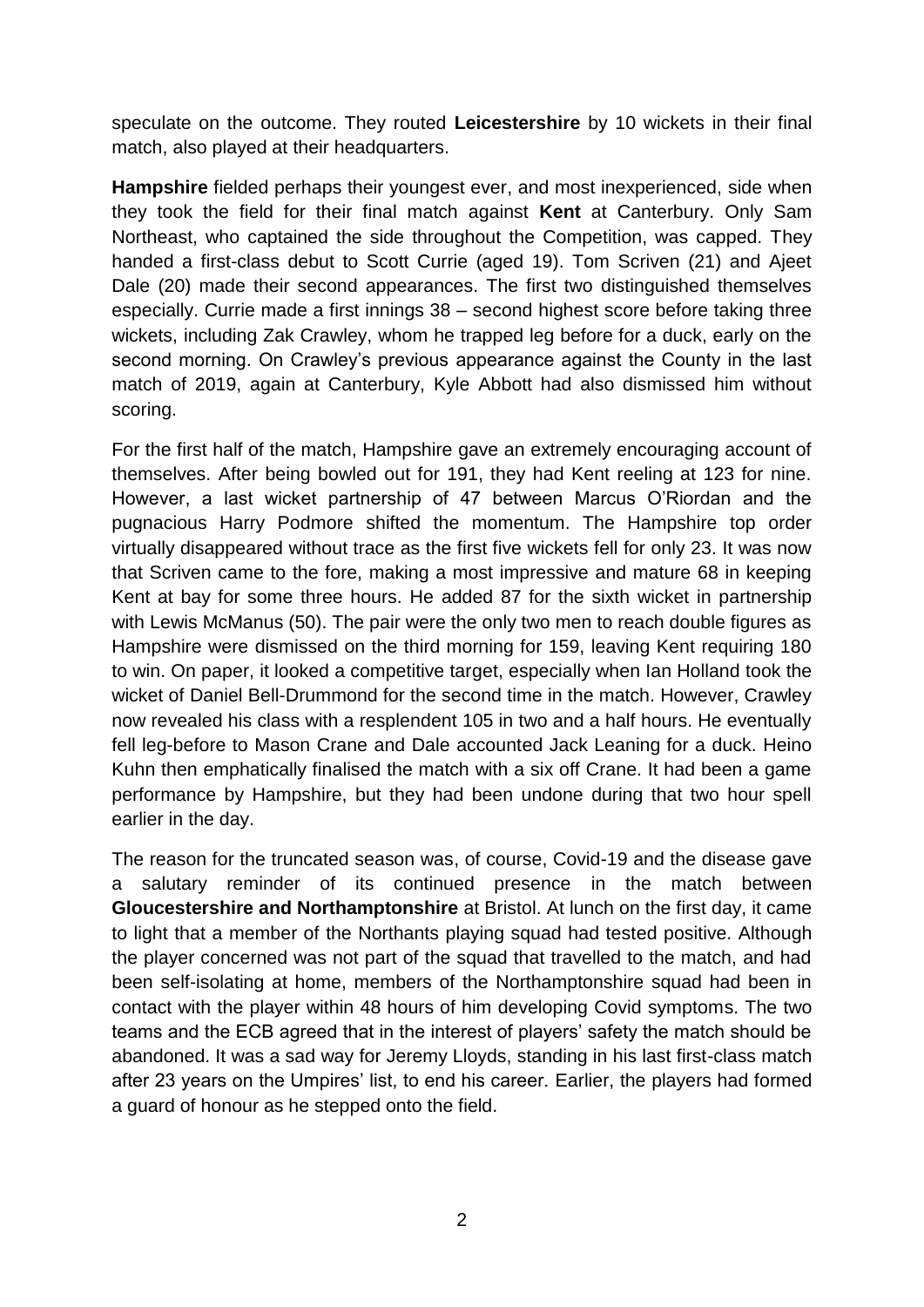**Ian Bell,** having earlier announced his retirement, ended his distinguished career, spanning 22 years, by making 50 and 90 for **Warwickshire against Glamorgan** on a bowler-friendly wicket at Cardiff.

# **THE FINAL (23-27 SEPTEMBER)**

Essex duly won the Bob Willis Trophy Final. In the event of a drawn match, the side who lead on first innings would win the Trophy. Essex narrowly gleaned that advantage (337 – 8; 301). Having been set 237 to win in 81 overs – a generous declaration - they decided pull down the shutters after losing their first four wickets, including that of Alastair Cook, for 98.

In the final analysis, it was a disappointing and negative end to the match and, indeed, the competition. Nevertheless, the game included a number of highlights. Eddie Byrom, recorded his maiden Championship century (117) for Somerset in the first innings. Like Hampshire's Sean Ervine before him, he was born in Zimbabwe and an Irish passport holder. Essex's Sam Cook also took five for 76. The match was virtually decided by Alastair Cook. He batted determinedly, but fluently, for nearly six and a half hours for 172. He demonstrated that he was still the best opening batsman in the country. Lewis Gregory (six for 72) set the Essex alarm bells ringing as he dismissed Cook and much of the Essex middle order, but Adam Wheater (26 not out), displaying admirable restraint, ensured Essex achieved their goal. The precocious Tom Lammonby (116), who made his third century in as many matches and Craig Overton (45 not out) then set the scene for the final Act. Overton enjoyed a fine all round match. Would Essex have held on had his brother, Jamie, not joined Surrey earlier in the season? Somerset were once again the bridesmaid in red ball cricket, for the fourth time in five years. Their nemesis had won their third title in four years.

All those involved in bringing cricket coverage to the public deserve great credit. We were able to watch the matches on screen with commentary by the BBC local radio stations, and just listen to them by the same means. The commentators were, in fact, fans of their Counties and it was interesting to hear the views on the characters and personalities of the various members of "their" teams. David Allen reminded us in his blog that the commentators are also their own technicians, they have to set up all their communication equipment themselves. Full credit must be given to Kevan James on Radio Solent and his colleagues on the other BBC radio stations.

The matches were always full of interest and virtually every County had their memorable moments. Perhaps the most endearing feature was the sheer number of players making their first team debuts. It will be interesting to see how many establish themselves next season. There was certainly much talent prevalent. One of the heartening features was the number of spin bowlers who made an impact. The Irishman Jack Carson (Sussex) and Dan Moriarty (Surrey) seem two for the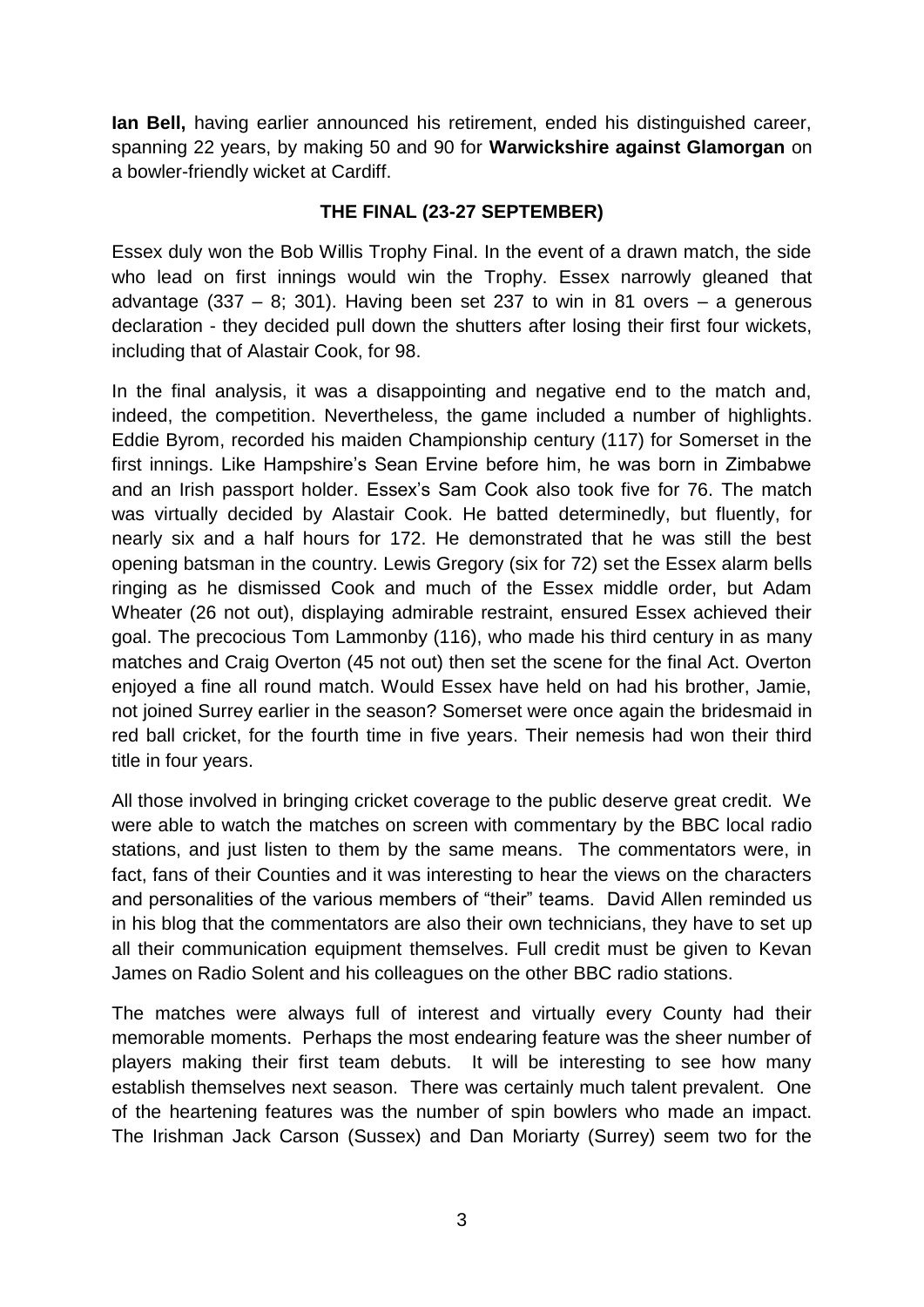future. And in Dale, Currie and Scriven, Hampshire have produced that rarity for the County: home grown pace bowlers.

#### **BOB WILLIS TROPHY- STATS HIGHLIGHTS**

#### **MOST RUNS**

**563 Sir Alastair Cook (Essex), 498 Jake Libby (Worcestershire), 459 Tom Lammonby (Somerset), 425 Ben Slater (Leicestershire and Nottinghamshire), 423 Will Rhodes (Warwickshire).** 

# **MOST WICKETS**

**38 Simon Harmer (Essex), 30 Craig Overton (Somerset), 29 Darren Stevens (Kent), 25 Tim Murtagh (Middlesex).**

#### **INTERNATIONAL MATCHES AT THE AGEAS BOWL**

#### **THE TESTS AGAINST PAKISTAN**

The teams arrived at The Ageas Bowl after England had secured a one-nil series lead at Old Trafford, after some memorable batting in the second innings by Jos Buttler and Chris Woakes, who took England to the brink of victory with an aggressive sixth wicket partnership of 139. Prior to that stand, a Pakistan victory looked inevitable.

The first of the two tests against Pakistan on Hampshire's ground was, unfortunately, eminently forgettable. Due to rain and bad light over the five days, only 134.4 overs were possible. (Pakistan 236; England 110 – 4 dec..) More play may have been possible had not the umpires strictly applied the rules, to wide condemnation. For example, on day two, they applied a full lunch break after a 90 – minute delay. It was poor public relations, given that cricket fans had been deprived so much cricket already. Later on, they came off for bad light just as Mohammad Rizwan (top score in the match with 73) was showing a distinct liking for Stuart Broad's bowling.

Thereafter, in the second match, more flexibility was in evidence. Though rain eventually had the final say, the match was memorable for four feats, two of which will find an indelible place in the history books.

#### **ZAK CRAWLEY (267)**

Zak Crawley's innings was one to treasure. Coming to the wicket after the early loss of Rory Burns, he looked at home immediately. He clipped the first ball he received off his hip to the square leg boundary. In the next nine hours he played the most watchable innings by an England batsman in recent years. It was one for the connoisseur, made the more pleasurable after having watched the stolid England openers offending our eyes for what has seemed an eternity. He was balanced; played straight; was equally adept off front and back foot; his timing was wondrous; his shot selection impeccable. His straight driving off the back foot was an indication of real class and quality. He always looked to score runs. Given that he had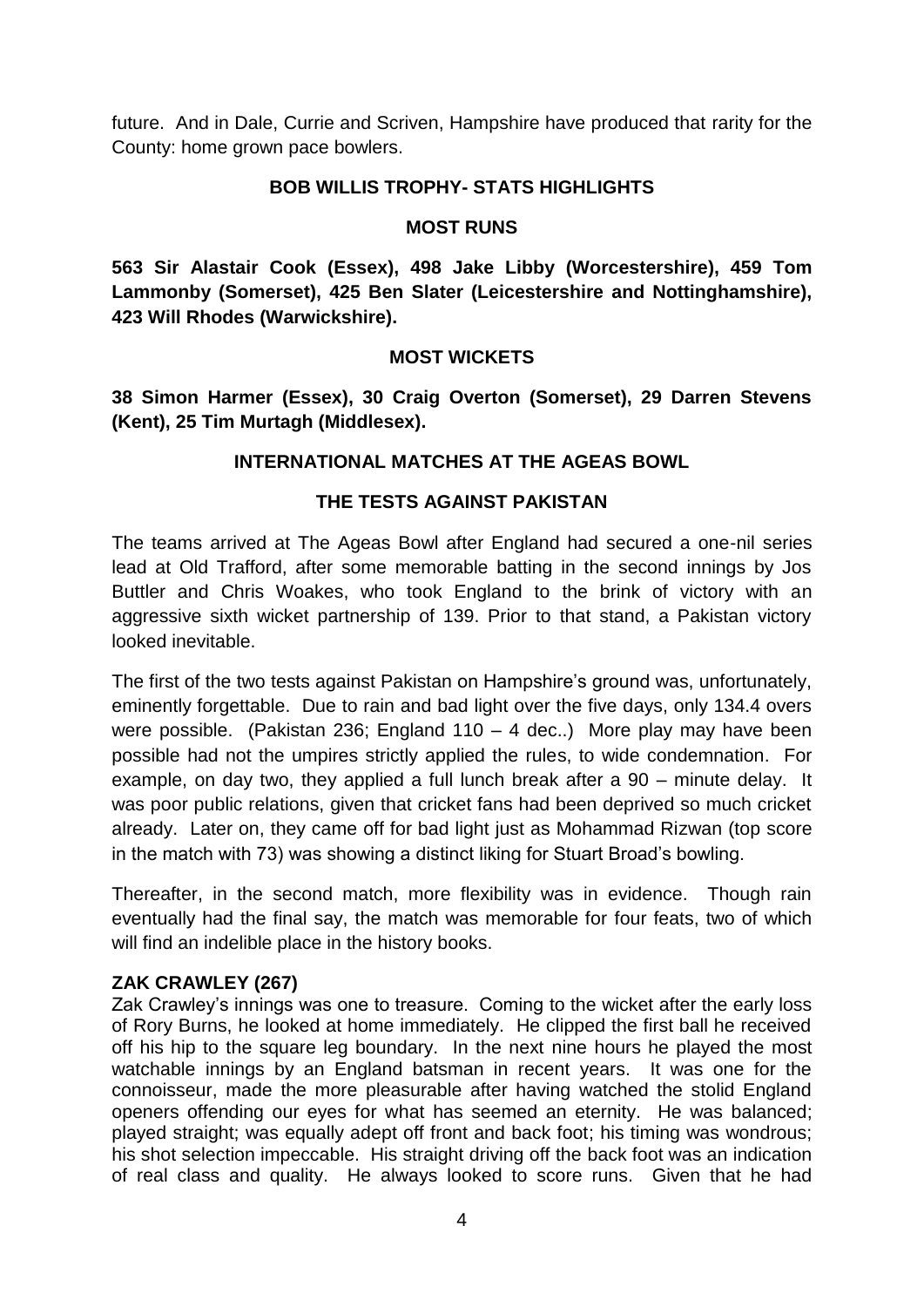previously scored only three centuries, his concentration was exceptional. His test match mentality was demonstrated by his waiting until he had scored 130 before pulling out the reverse sweep. Not surprisingly, he showed signs of tiring towards the end but he had played an innings for the Gods. His knock was simply too good to be a "one-off".

#### **JOS BUTTLER (152)**

Buttler made his highest score in first-class cricket. Too often in the past he has been left to bat with the tail and lost his wicket whilst attempting to score quick runs before his remaining team mates were dismissed. However, in a fifth wicket partnership of 359 with Crawley – an England record – he was able to bat at his own pace. It was an innings of maturity and restraint. Unfortunately, his wicketkeeping remains troubling.

#### **AZHAR ALI (141 not out in Pakistan's first innings)**

Azhar has always looked a good batsman but, surprisingly, he had not scored a test century away from home (in Pakistan or the UAE) for over three years. Like Crawley he came to the wicket after the loss of a very early wicket. He was under pressure having made only 38 runs in his three innings in the series. He then skilfully marshalled the rest of the Pakistan innings, scoring his runs out of 267 whilst he was at the wicket. He was watchful, untroubled, and as he approached his century, and afterwards, he played with more freedom. His efforts did not enable Pakistan to avoid the follow-on but their innings would have been a sorry mess otherwise. Of the other batsmen, only Rizwan (53) scored more than 21.

#### **JAMES ANDERSON (600th test wicket)**

There was much drama surrounding Jimmy Anderson's  $600<sup>th</sup>$  test wicket. He came into the match needing another seven to attain the landmark. He made significant inroads by claiming five for 65 with his usual mastery of swing in the Pakistan first innings. But for his own fielders he should have achieved the landmark towards the end of that innings. England's fielding had been erratic throughout the summer and they now transpired to drop three catches in the space of 20 minutes. Anderson greeted each with a wry smile. Inwardly, he must have been seething. Buttler then dropped yet another straightforward chance at the start of the Pakistan second innings, but he dismissed Abid Ali, leg before, shortly before the close. He therefore still needed one wicket. The weather then did its best to deprive him on the final day. Play did not start until 4.15pm. Would the match have been abandoned earlier had he not been so close to the milestone? Finally, Azhar Ali mistimed a forcing shot off the back foot; the ball flew off the edge to Joe Root above his head at slip who clasped it at the top of his fingertips. Smiles and non social distancing congratulations all round. James Michael Anderson had become the first pace bowler to take 600 wickets in test cricket.

#### **THE ONE DAY INTERNATIONALS AGAINST IRELAND**

England won the three match series by two games to one. The surprise occurred in the last. Chasing 328 runs to win, Paul Stirling (142 off 128 balls), the former Middlesex opening batsman, and the Ireland captain Andrew Balbirnie (113 off 112